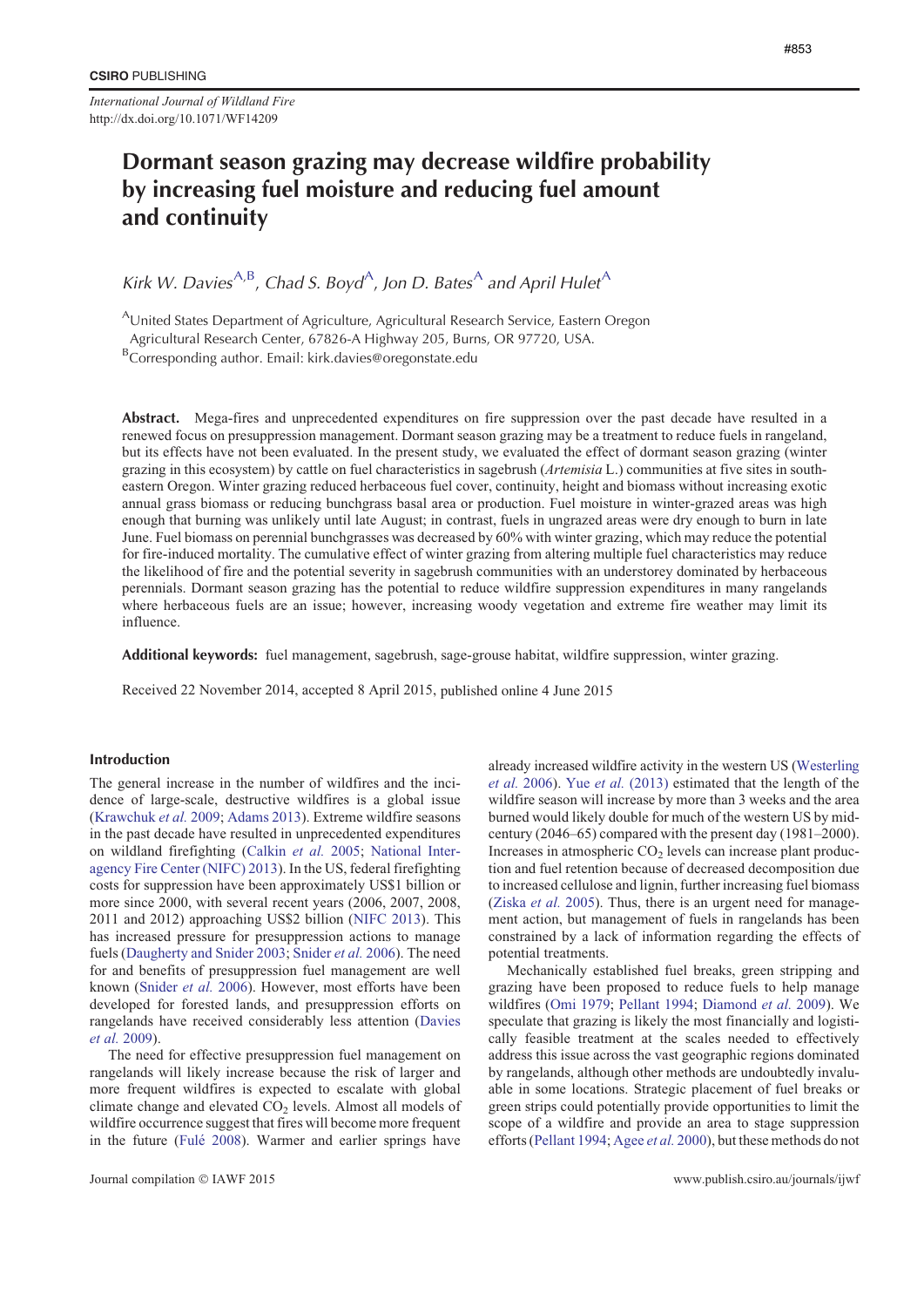prevent the ignition of the fire or alter the burn severity across most of the landscape. Grazing, however, can damage plants if not done properly [\(Daubenmire 1940](#page-6-0); [Mack and Thompson](#page-6-0) [1982\)](#page-6-0), especially during the growing season. Improper grazing during the growing season can promote exotic annual grass invasion ([Daubenmire 1970](#page-6-0); [Mack 1981](#page-6-0); [Knapp 1996](#page-6-0)), which increases the risk of large, frequent wildfires ([D'Antonio and](#page-6-0) [Vitousek 1992](#page-6-0); [Balch](#page-5-0) *et al.* 2013). Livestock distribution can also be limited by water sources in many arid and semi-arid rangelands ([Ganskopp 2001](#page-6-0)), thus reducing its effectiveness as a landscape treatment. Grazing when plants are dormant (winter grazing in our study area) may decrease the potential for damage to grazed plants. Winter grazing may also reduce the effects of limited water sources on livestock distribution. Ephemeral water sources that are often dry during the normal grazing period may hold water during the winter, especially in areas where most of the precipitation occurs during the winter and summers are relatively dry. Livestock water demands are also less during cooler winter weather ([Winchester and Morris](#page-7-0) [1956\)](#page-7-0). Therefore, winter grazing may be a sustainable and effective landscape-scale treatment to reduce herbaceous fuels in rangelands in some regions.

Livestock grazing may alter fuel characteristics (biomass, height, continuity etc.) and this may subsequently influence the likelihood of burning and fire behaviour. [Davies](#page-6-0) *et al.* (2010) demonstrated that long-term moderate grazing during the growing season decreased fuel biomass, height and continuity compared with long-term livestock exclusion in sagebrush (*Artemisia* L.) communities. Burn severity (i.e. mortality of perennial vegetation) was also decreased with moderate grazing and this reduced the post-fire invasion of exotic annuals compared with long-term ungrazed areas ([Davies](#page-6-0) *et al.* 2009). Therefore, winter grazing is likely to influence fuel biomass, height and continuity, but it has not been experimentally tested. However, the potential for livestock grazing to affect fire behaviour decreases with extreme fire weather, especially where woody plants dominate ([Strand](#page-7-0) *et al.* 2014).

In addition, winter grazing by livestock may have different effects than traditional growing season grazing. One of the potential sources for variation between traditional and winter grazing is that the forage base during the dormant season is often inadequate to meet the nutritional needs of livestock ([Coppock](#page-6-0) *et al.* [1986;](#page-6-0) [Ganskopp and Bohnert 2001](#page-6-0)) and thus livestock are often fed supplements high in protein. Alfalfa (*Medicago sativa* L.) hay is a commonly used protein supplement for cattle wintering on rangelands [\(Vanzant and Cochran 1994\)](#page-7-0) and this could potentially alter fuel biomass and continuity. Unconsumed hay (litter) may result in an increase in fuels or high protein hay may have a fertilisation effect and increase herbaceous production. Thus, assumptions that winter grazing will reduce herbaceous fuels are largely based on speculation and anecdotal evidence.

The effect of winter grazing on fuel moisture is relatively unknown. Understanding the effect of winter grazing on fuel moisture is important because fuel moisture is a major determinant of the susceptibility of plant communities to burning ([Rothermel 1972](#page-7-0); [Flannigan and Wotton 1991;](#page-6-0) [Chuvieco](#page-6-0) *[et al.](#page-6-0)* 2004; [Manzello](#page-6-0) *et al.* 2006). Fire ignition and potential area burned decreases with increasing fuel moisture ([Chuvieco](#page-6-0)

*et al.* [2009\)](#page-6-0). Winter grazing in areas with a higher proportion of herbaceous cover compared with shrub cover and understoreys dominated by perennial herbaceous vegetation could increase fuel moisture by preventing the accumulation of dry herbaceous fuel from previous years (i.e. increase the live : dead fuel ratio), which may truncate the wildfire season and thereby greatly decrease the risk of wildfire. Conversely, winter grazing may only increase fuel moisture early in the growing season and climatic conditions during the mid- and late growing season, when most wildfires occur, may override any effects of grazing on fuel moisture. In contrast, if grazing encourages the invasion of exotic annual grasses [\(Daubenmire 1970](#page-6-0); [Mack 1981](#page-6-0); [Knapp](#page-6-0) [1996\)](#page-6-0) that dry out earlier than native vegetation, then the wildfire season may actually be lengthened [\(Davies and Nafus](#page-6-0) [2013](#page-6-0)). Fuel moisture effects are not limited to just the probability of fire ignition and propagation, but also fire behaviour during a burn. The rate of spread decreases as fuel moisture increases because more energy is required to heat fuels to combustion [\(Rothermel 1972](#page-7-0); [Thonicke](#page-7-0) *et al.* 2001).

To investigate the effects of dormant season grazing, we evaluated the effect of grazing during the winter on fuel biomass, cover, continuity, height and moisture content in Wyoming big sagebrush (*Artemisia tridentata* Nutt. subsp. *wyomingensis* Beetle and A. Young) plant communities. Wyoming big sagebrush plant communities and the wildlife that depend upon them are threatened by large, frequent wildfires that promote exotic annual grass invasion ([Chambers](#page-6-0) *et al.* [2007;](#page-6-0) [Davies](#page-6-0) *et al.* 2011). However, using a grazing treatment has some potential risk in these plant communities and so the effects of winter grazing should be evaluated before it is applied as a fuel management treatment. The purpose of the present study was to evaluate the effects of winter grazing on fuel biomass, cover, continuity, height and moisture content, as well as native vegetation in sagebrush communities that still have an understorey dominated by native herbaceous perennials. We hypothesised that winter grazing would increase herbaceous (live and dead) fuel moisture and decrease herbaceous fuel biomass, cover, continuity and height. We did not expect that winter grazing would increase exotic annual grasses because grazing occurred during the dormant season.

# Methods

# Study area

The present study was conducted in south-eastern Oregon, USA, near the Diamond Craters (43°04'N, 118°40'W). Study sites receive, on average, 250–280 mm precipitation annually [\(Natural Resource Conservation Service \(NRCS\) 2013](#page-7-0)). Crop year (October–September) precipitation was 74% of the 30-year long-term average in 2012–13 (Eastern Oregon Agricultural Research Center, unpubl. data). Most precipitation occurs in the cool season. Summers are hot and dry and the wildfire season generally spans from early summer to mid-September ([Davies](#page-6-0) [and Nafus 2013](#page-6-0)), varying with annual climatic conditions. Study sites occurred on Sandy Loam 10–12 PZ (R023XY213OR) and Droughty Loam 11–13 PZ (R023XY316OR) ecological sites [\(NRCS 2013](#page-7-0)). Elevation was approximately 1450 m above sea level and topography was relatively flat at the study sites. Wyoming big sagebrush was the dominant shrub at all study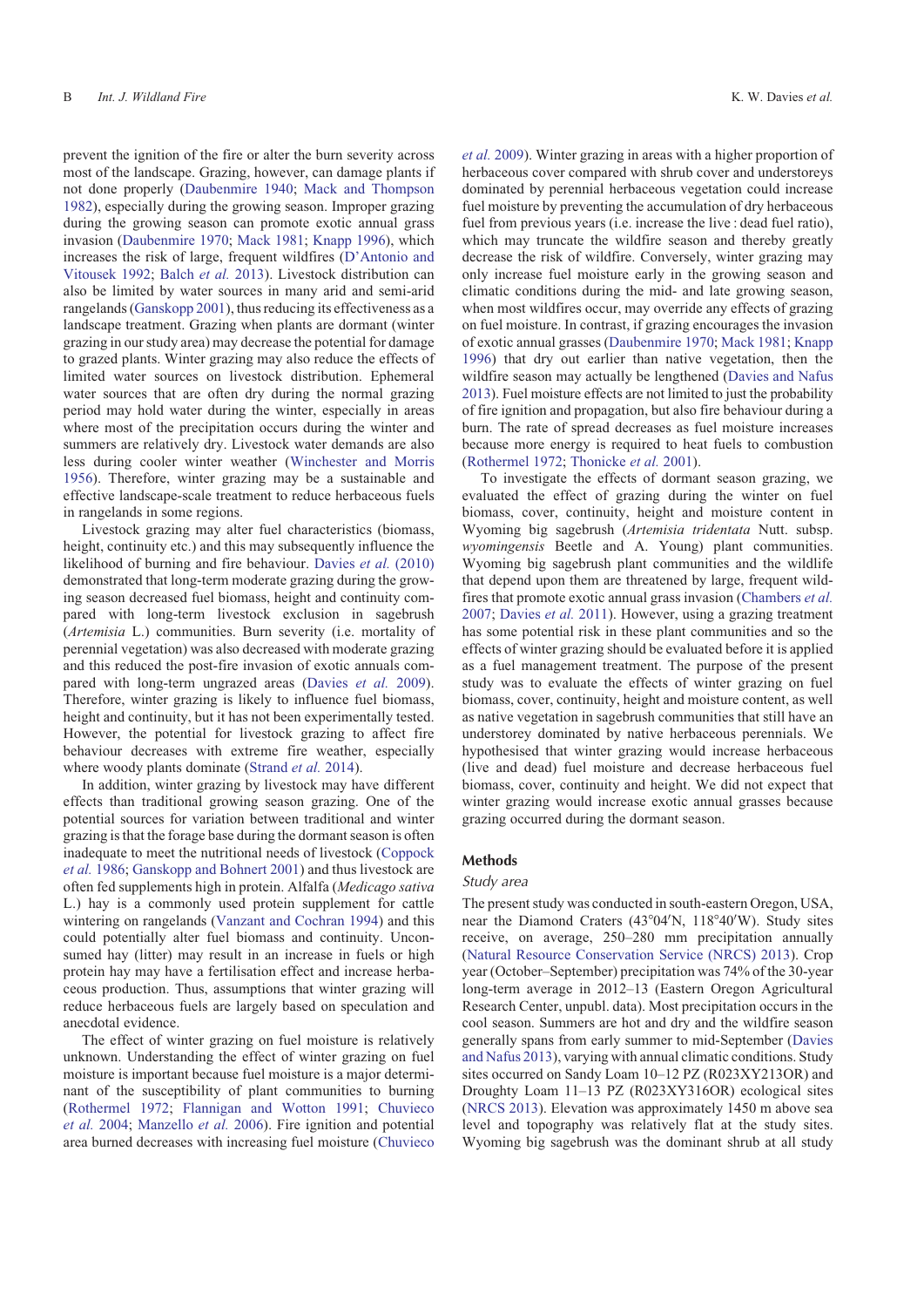sites. Thurber's needlegrass (*Achnatherum thurberianum* [Piper] Barkworth) was the dominant perennial bunchgrass or co-dominant with bluebunch wheatgrass (*Pseudoroegneria spicata* [Pursh] A. Löve) depending on study site. Other common bunchgrasses included Sandberg bluegrass (*Poa secunda* J. Presl), squirreltail (*Elymus elymoides*[Raf.] Swezey) and Indian ricegrass (*Achnatherum hymenoides* [Roem. and Schult.] Barkworth). Cheatgrass (*Bromus tectroum* L.) a naturalised exotic annual grass, was present in low abundance  $(6.6 \pm 3.0)$ plants  $m^{-2}$ ) across the study area at the start of the study. Historical fire return intervals for these sagebrush plant communities are estimated to be  $50-100+$  years [\(Wright and Bailey 1982](#page-7-0); [Mensing](#page-6-0) *et al.* 2006).

## Experimental design

We used a randomised complete block design with five blocks and two treatments (winter-grazed and ungrazed). Treatments were applied at five different locations (blocks) and randomly assigned to plots at each block. Ungrazed treatments were livestock grazing exclosures built in the autumn of 2009. Native herbivores were not excluded from the ungrazed treatment. Vegetation data collected in 2009 revealed no difference in vegetation and fuel characteristics between treatments. Exclosures were established in large  $(\sim 800-1000$  ha) grazing pastures. Winter grazing by cattle was applied at the operation level, not the individual plot, to ensure that results were applicable to actual management scenarios. Grazing occurred between November and early April, with cattle rotated through the pastures. The order of rotation among pastures varied among years. Consumption of available forage was between 40% and 60% based on biomass following the method described in [Anderson](#page-5-0) [and Curreir \(1973\).](#page-5-0) Cattle were fed 2.7–4.5 kg alfalfa hay per individual every other day as a protein supplement. The location of the supplementation was dispersed across each pasture. The winter grazing treatment was applied for 4 consecutive years prior to measurements.

## Measurements

Fuel characteristics were measured from June through to late August 2013. Each treatment in each block was sampled with a  $50 \times 80$  m plot. The  $50 \times 80$  m area adjacent to the exclosure was considered the grazed plot, although grazing was applied at the pasture level. Four, 45-m transects spaced at 10-m intervals were established in each plot. Data collected along the four transects were averaged for each plot. Fuel cover type and fuel gaps were measured along each transect using the line-intercept method ([Canfield 1941\)](#page-6-0). Cover types included herbaceous vegetation, shrubs and litter. Fuel gaps were areas lacking fuels (i.e. bare ground and rocks). Herbaceous vegetation included current and previous years' standing growth. Fuel continuity by fuel type was the average length of uninterrupted patches of herbaceous, shrub and litter. Community herbaceous biomass was estimated by clipping 15 randomly placed  $1-m^2$  quadrats in each treatment within each block. Biomass was separated by functional group, oven dried and then weighed. Functional

groups included: Sandberg bluegrass, perennial bunchgrasses, annual grasses, perennial forbs and annual forbs. The annual grass functional group was comprised solely of exotic annual grasses. Other functional groups were predominantly native species. Sandberg bluegrass was treated as a separate functional group from the other perennial bunchgrasses because it is much smaller and completes is annual growth cycle much earlier ([James](#page-6-0) *et al.* 2008). Other fuel characteristics of perennial bunchgrasses were measured by randomly selecting 30 individuals per plot. Tallest current and previous years' growth and the basal diameter of selected bunchgrasses were measured. After height and basal measurements were collected, the perennial bunchgrasses were harvested to ground level, oven dried, separated into current and previous years' growth and weighed. Fuel moisture was determined by harvesting herbaceous (live and dead) fuels in five  $0.2 \text{ m}^2$  quadrats in each plot approximately every 2 weeks during the summer. Harvested biomass was weighed, oven-dried at  $50^{\circ}$ C for 72 h and weighed again to determine moisture content. Fuel moisture was then calculated as a percentage of dry weight.

#### Statistical analysis

Analysis of variance (ANOVA) was used to determine the effect of winter grazing on fuel characteristics that were not measured repeatedly (TIBCO Spotfire  $S + v$ . 8.2; TIBCO Software, Palo Alto,  $CA$ ,  $USA<sup>1</sup>$ ). The five sites were treated as blocks in the analysis. Fuel cover and continuity were analysed based on fuel groups: herbaceous vegetation, shrubs, litter and gaps. Fuel biomass was analysed by functional group. Repeated-measures ANOVA using the mixed-models procedure (Proc Mixed SAS v. 9.1; SAS Institute, Cary, NC, USA) was used to compare fuel moisture during the summer between treatments. Fixed-effect variables were treatment, sampling date and their interaction. Random-effect variables were block and the block by treatment interaction. Akaike's Information Criterion ([Littell](#page-6-0) *et al.* 1996) was use to select the appropriate covariance structure (compound symmetry) for repeated-measures ANOVA. Because there was an interaction between treatment and sampling date, treatment effects were also analysed individually at each sampling date using ANOVA. Data that did not meet assumptions of normality were log transformed. All figures show original, nontransformed data. Differences between mean values were considered significant at  $P \le 0.05$  (two-sided). Data are reported as the mean  $\pm$  s.e.

# Results

Winter livestock grazing reduced the average continuity of herbaceous fuels and total herbaceous foliar cover  $(P = 0.02)$ and  $< 0.01$  respectively; [Fig. 1\)](#page-3-0). Herbaceous fuel continuity and cover were approximately 1.4-fold greater in the ungrazed than winter-grazed treatment, largely from the biomass of previous years' growth. Winter grazing did not affect shrub continuity or cover  $(P = 0.56$  and 0.22 respectively). Litter continuity was reduced with winter grazing  $(P = 0.01; Fig. 1a)$  $(P = 0.01; Fig. 1a)$  $(P = 0.01; Fig. 1a)$ , but litter ground cover was not influenced by treatment  $(P = 0.80;$  [Fig. 1](#page-3-0)*b*). The

<sup>&</sup>lt;sup>1</sup>Mention of a proprietary product does not constitute a guarantee or warranty of the product by USDA or the authors and does not imply its approval to the exclusion of other products. USDA is an equal opportunity provider and employer.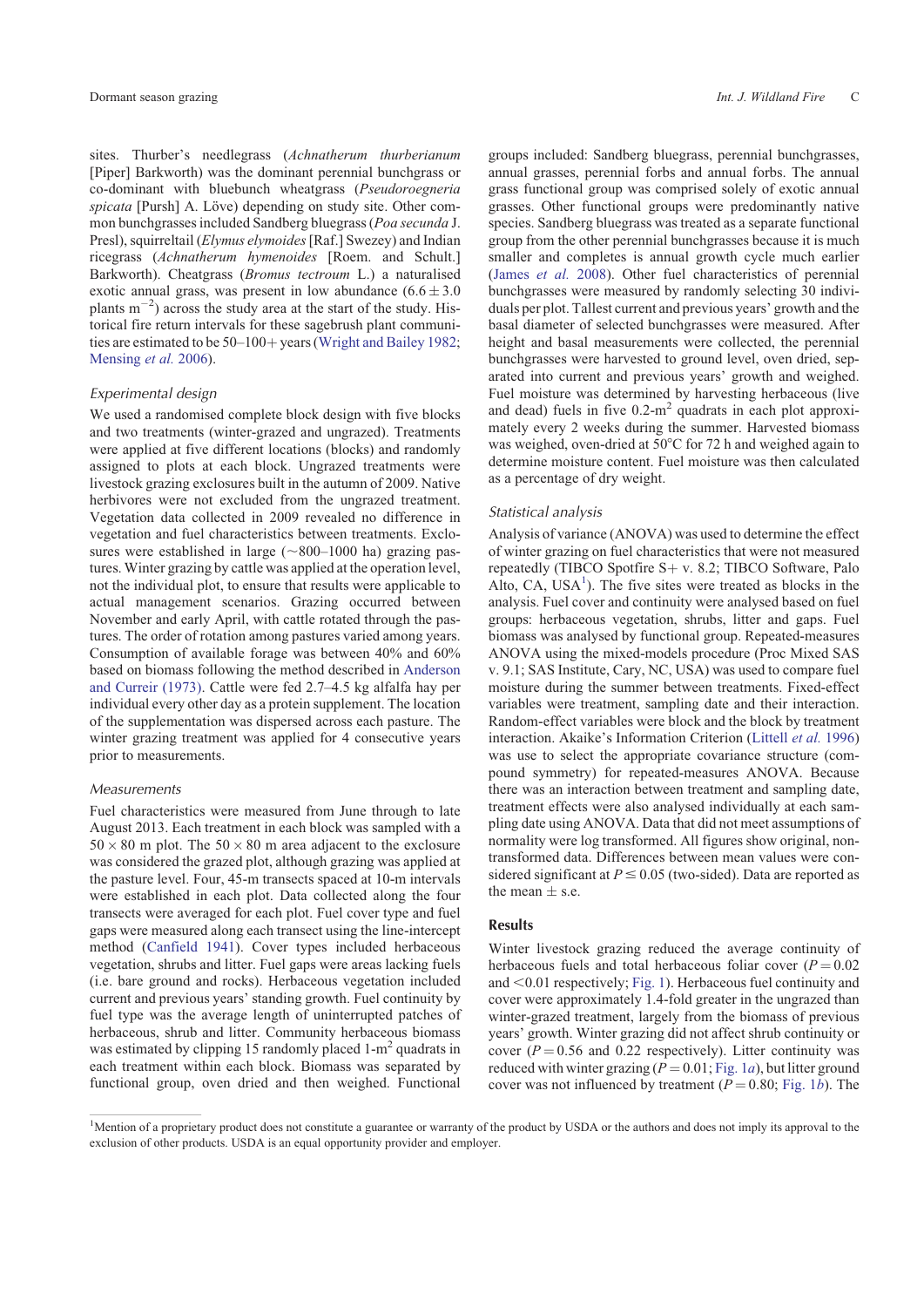<span id="page-3-0"></span>

**Fig. 1.** (*a*) Average length of continuous cover segments and (*b*) percentage cover by cover group in winter-grazed and ungrazed treatments. Vegetation cover measurements included live and dead standing cover. Herb, herbaceous vegetation; Shrub, shrub (predominantly *Artemisia*); Litter, ground litter; Gaps, fuel gaps. Data are the mean  $\pm$  s.e.  $*P < 0.05$ .

average size of fuel gaps was not affected by winter grazing  $(P = 0.20$ ; Fig. 1*a*). Gaps in fuel covered 1.5-fold more of the ground in the winter-grazed than ungrazed treatments  $(P < 0.01;$  Fig. 1*b*).

Fuel biomass response to winter grazing varied among the functional groups (Fig. 2). Perennial bunchgrass (previous and current years' growth) biomass was 2.4-fold greater in the ungrazed compared with winter-grazed treatments  $(P = 0.03)$ . In contrast, current year's growth of perennial bunchgrass did not differ between the winter-grazed and ungrazed treatments  $(P = 0.25)$ . Sandberg bluegrass biomass was 2.8-fold greater in the ungrazed compared with winter-grazed treatment ungrazed compared with winter-grazed treatment  $(P<0.01)$ . Annual grass, annual forb and perennial forb biomass did not differ between winter-grazed and ungrazed treatments  $(P = 0.50, 0.57, 0.20$  respectively). Winter grazing reduced total herbaceous (live and dead) fuel biomass by 58% compared with the ungrazed treatment  $(P = 0.02)$ .

Winter grazing influenced other fuel characteristics of perennial bunchgrasses (Figs 3, 4). The height of perennial bunchgrass current year's growth and previous years' growth was 1.4- and 1.6-fold greater in the ungrazed compared with winter-grazed treatment  $(P = 0.03$  and 0.02 respectively; Fig. 3). The basal diameter of perennial bunchgrasses was not



**Fig. 2.** Fuel biomass of functional group in winter-grazed and ungrazed treatments. PG, perennial bunchgrasses; livePG, perennial bunchgrass current year's production; POSA, Sandberg bluegrass; AG, exotic annual grasses; AF, annual forbs; PF, perennial forbs; Total, total herbaceous vegetation. Data are the mean  $\pm$  s.e.  $*P < 0.05$ .



**Fig. 3.** Fuel heights of perennial bunchgrass in winter-grazed and ungrazed treatments. Data are the mean  $\pm$  s.e.  $*P < 0.05$ .



**Fig. 4.** (*a*) Basal diameter and (*b*) fuel biomass of perennial bunchgrass in winter-grazed and ungrazed treatments. Data are the mean  $\pm$  s.e.  $*P < 0.05$ .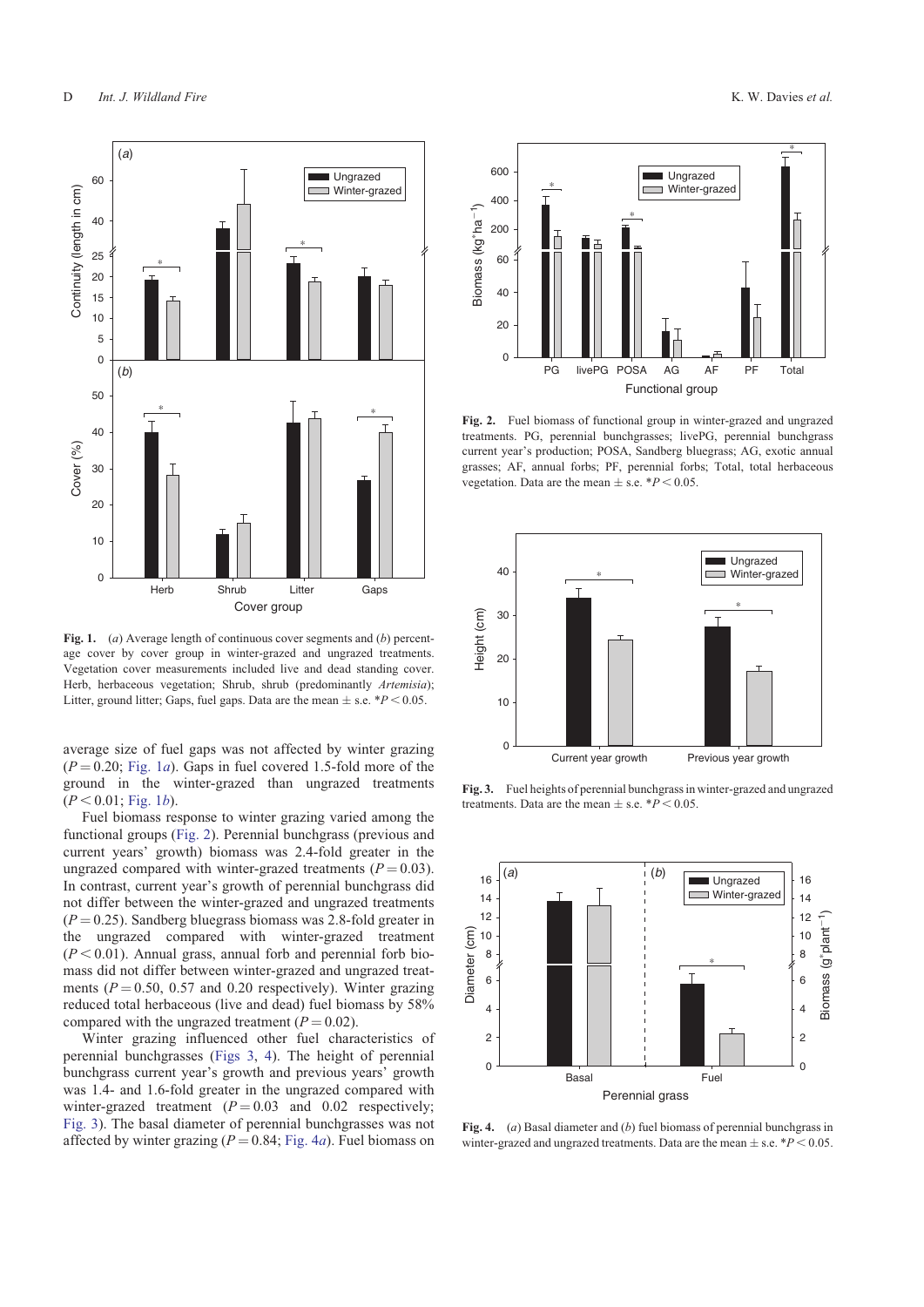

**Fig. 5.** Herbaceous (live and dead) fuel moisture content in winter-grazed and ungrazed treatments. Moisture content was calculated as a percentage of dry weight. Data are the mean  $\pm$  s.e.  $*P < 0.05$  winter-grazed treatment compared with ungrazed treatment on the same date.

perennial bunchgrasses was 2.5-fold greater in the ungrazed compared with winter-grazed treatment  $(P = 0.03; Fig. 4*b*).$  $(P = 0.03; Fig. 4*b*).$  $(P = 0.03; Fig. 4*b*).$ 

Herbaceous (live and dead) fuel moisture response to treatment varied by sampling date  $(P < 0.01)$ . The magnitude of difference between the winter-grazed and ungrazed treatment decreased from the first sampling date in mid-June to later sampling dates (Fig. 5). Fuel moisture content was 3.1-fold greater in the winter-grazed compared with ungrazed treatment at the first sampling date  $(P < 0.01)$ . At all other sampling dates, the winter-grazed treatment had 2.1- to 2.3-fold greater herbaceous fuel moisture content than the ungrazed treatment  $(P < 0.05)$ .

### **Discussion**

Dormant season grazing may be a herbaceous fuel treatment that can reduce the likelihood of a wildfire and decrease fire severity in grass–shrub steppe communities where herbaceous fuels play an important role in fire behaviour. Ungrazed compared with winter-grazed Wyoming big sagebrush plant communities in the present study had vastly different fuel characteristics. The multiple fuel characteristics (fuel moisture, height, biomass, cover and continuity) that were concurrently influenced by winter grazing suggest that it likely reduces wildfires behaviour.

Greater fuel moisture with winter grazing is likely the result of an increased ratio of live to dead herbaceous fuels, which decreases the likelihood of fire ignition and potential spread and severity of wildfires in shrub–grasslands [\(Chuvieco](#page-6-0) *et al.* 2009, [2014\)](#page-6-0). Most notably in the present study, winter grazing truncated the period when herbaceous (live and dead) fuels would readily burn by approximately 2 months. In grasslands, the fuel moisture of extinction (i.e. fuel moisture above which fuels do not readily combust) generally ranges between 20% and 24% [\(Cheney](#page-6-0) *et al.* 1998). Based on this estimate, herbaceous (previous and current years' growth) fuels in winter-grazed areas in the present study were unlikely to burn until the end of August, whereas the ungrazed areas were dry enough to burn in mid-June to early July. Thus, the duration of the wildfire season was likely reduced from approximately 3 months to approximately 1 month with winter grazing. The effect of winter grazing on wildfire seasonality could have significant impacts on the response of the native plant community to fire. Winter grazing reduced the likelihood of early season wildfires, which can be detrimental to native vegetation. Native bunchgrasses are more susceptible to fire-induced mortality early in the season when they are at a critical stage of phenological development ([Wright and Klemmedson 1965](#page-7-0); [Britton](#page-6-0) *et al.* 1990). Even when the winter-grazed areas were dry enough to burn, they appear less likely to ignite because of higher fuel moisture content compared with the ungrazed areas. More energy is required for ignition with higher fuel moisture among similar sized fuels ([Thonicke](#page-7-0) *et al.* 2001; [Chuvieco](#page-6-0) *et al.* 2004) and the probability of fire ignition decreases with increasing fuel moisture ([Chuvieco](#page-6-0) *et al.* 2009).

The decrease in herbaceous fuels with winter grazing reduces the probability of an ignition source making contact with fuels, because less area is covered by herbaceous fuels. Well-managed livestock grazing during the spring and summer compared with long-term livestock exclusion resulted in similar reductions in herbaceous fuels ([Davies](#page-6-0) *et al.* 2010). [Blackmore and Vitousek](#page-5-0) [\(2000\)](#page-5-0) and Briggs *et al.* [\(2002\)](#page-5-0) also measured decreased herbaceous fuel biomass with grazing. Greater fuel biomass and heights increase flame length, which promotes fire spread, especially across fuel gaps ([Bradstock and Gill 1993](#page-5-0); [Black](#page-5-0)[more and Vitousek 2000\)](#page-5-0). The increase in fuel moisture with winter grazing may further reduce the rate of spread ([Rothermel](#page-7-0) [1972\)](#page-7-0). A decrease in the rate of spread and shorter flame lengths may increase the probability of a patchy (mosaic) burn (K. W. Davies, unpubl. data), thus increasing landscape heterogeneity. Unburned patches can provide refuge for fire-sensitive species. Because fire intensity is related to fuel abundance [\(Byram 1959\)](#page-6-0) and reduced flame lengths and rates of spread increase the effectiveness of fire suppression efforts (Fried *[et al.](#page-6-0)* 2004; [Moghaddas and Craggs 2007\)](#page-6-0), fire suppression efforts may be more effective and less costly in winter-grazed areas. Although fuel characteristics are generally more important than climatic conditions in determining fire spread and severity in drier ecosystems [\(Schoennagel](#page-7-0) *et al.* 2004), extreme fire weather conditions may override fuel characteristics ([Gedalof](#page-6-0) *et al.* [2005\)](#page-6-0). The effects of grazing on fire behaviour are limited with extreme fire weather, especially with high amounts of woody vegetation [\(Strand](#page-7-0) *et al.* 2014).

Decreased fuel biomass with winter grazing may decrease the potential severity of a fire if a plant community burns. Most notable is the reduction in the fuel biomass on perennial bunchgrasses. Ungrazed perennial bunchgrasses had approximately 2.5-fold more biomass than winter-grazed bunchgrasses. This was not a result of the effects of grazing on basal area, because basal diameter did not differ between winter-grazed and ungrazed bunchgrasses. Growing season grazing results in a similar decline in fuels on the crown of perennial bunchgrasses ([Davies](#page-6-0) *et al.* 2010). The increased fuel biomass on the top of perennial grass plants may affect their risk of fire-induced mortality ([Davies](#page-6-0) *et al.* 2009). In Wyoming big sagebrush plant communities, perennial bunchgrasses are the most important plant functional group for limiting invasion by exotic annual grasses ([Davies 2008;](#page-6-0) [James](#page-6-0) *et al.* 2008). Thus, fire-induced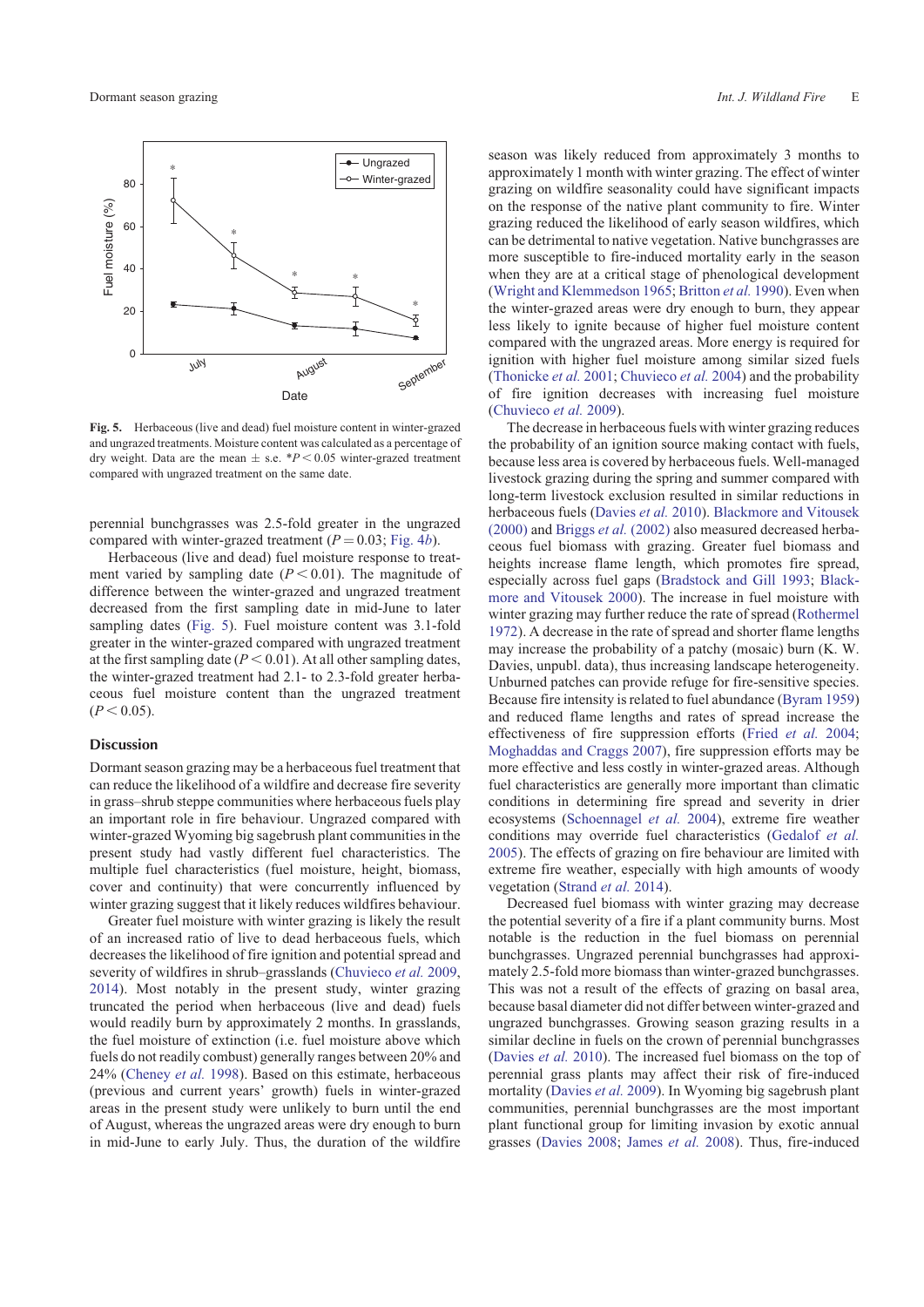<span id="page-5-0"></span>mortality of perennial bunchgrasses from increased fuel biomass increases the chances of exotic plant invasion ([Davies](#page-6-0) *et al.* [2009\)](#page-6-0). Our results suggest that winter grazing may be an effective tool to decrease the risk of fire-induced mortality in perennial grasses and thereby promote post-fire recovery of the native plant community.

One of the concerns with using livestock grazing as a fuel treatment is the risk of promoting exotic plant invasions. The results of the present study suggest that winter grazing can be applied without promoting exotic plants. No difference in exotic annual grass biomass was detected between winter-grazed and ungrazed areas [\(Fig. 2](#page-3-0)). After 4 years of winter grazing, perennial bunchgrass production and basal diameter were similar between winter-grazed and ungrazed treatments, suggesting that winter grazing was not adversely affecting native herbaceous plants. However, we caution that winter grazing may negatively impact native perennial herbaceous vegetation and subsequently promote exotic plant invasion if plants are grazed too severely ([Holechek](#page-6-0) *et al.*1998). The lack of a difference in native shrubs between treatments further suggests that winter grazing can be used to reduce herbaceous fuels without adversely impacting the native plant community.

In the sagebrush ecosystem in the US, sage-grouse (*Centrocercus urophasianus*) are a species of critical conservation concern because they occupy only approximately 54% of their historic range [\(Schroeder](#page-7-0) *et al.* 2004) and their populations have been declining by approximately 2% a year since the 1960s ([Connelly and Braun 1997;](#page-6-0) [Connelly](#page-6-0) *et al.* 2004). Fire has been identified as the primary threat to sage-grouse habitat in Wyoming big sagebrush communities because of the loss of sagebrush (which is killed by fire) and the potential for post-fire exotic annual grass invasion ([Davies](#page-6-0) *et al.* 2011; [US Fish and](#page-7-0) [Wildlife Service \(USFWS\) 2013](#page-7-0)). Our results suggest winter grazing has the potential to reduce the risk of sage-grouse habitat loss to wildfire by modifying fuel characteristics. Considering this research and that of [Davies](#page-6-0) *et al.* (2009, [2010\)](#page-6-0), there is a growing body of literature suggesting that properly managed livestock grazing can protect both sagebrush rangelands and the fauna that depend upon them. Although grazing needs to be managed to ensure a diversity of habitats (i.e. areas with high and low residual vegetation cover) is provided, this research suggests winter grazing can be used to protect habitat used by sage-grouse and other sagebrush-associated wildlife species.

Previous research has suggested that livestock introduction in areas that historically had few large herbivores greatly reduced fire frequency by decreasing herbaceous fuels ([Burkhardt and Tisdale 1976;](#page-6-0) [Miller](#page-6-0) *et al.* 1994). Our research supports this thesis and further suggests that livestock grazing probably substantially alters fuel moisture and may thereby truncate the wildfire season. This suggests that the effect of livestock introduction on fire regimes in areas with historically few large herbivores has probably been underestimated. This also suggests that estimates of historical fire regimes based on current fire frequencies without accounting for the widespread influence of livestock (e.g. Baker 2006) may be overly conservative. A more complete understanding of historical and current effects of livestock on wildfires requires additional research on different grazing patterns and fuel characteristics across varying ecosystems.

#### **Conclusions**

Our research suggests that winter livestock grazing may be used as a fuel treatment in some Wyoming big sagebrush rangelands to reduce the likelihood of fire and potentially reduce wildfire severity. Winter grazing will most likely be most useful at reducing the probability of wildfires and fire severity in areas with a greater abundance of herbaceous vegetation, because the potential for grazing to influence fire behaviour decreases as the dominance of woody plants increases [\(Strand](#page-7-0) *et al.* 2014). Considering grazing can be applied across vast areas and at minimal net cost, dormant season grazing has the potential to be an efficient fuel treatment in shrub–grasslands and grasslands. However, winter grazing should not be attempted in areas that can receive heavy snow fall because forage can be buried and access to livestock can become limited. With climate change likely increasing the area burned by wildfires (Fulé 2008; [Westerling](#page-7-0) *et al.* 2006; Yue *[et al.](#page-7-0)* 2013), the need for effective and efficient management of fuels will only become more important. Dormant season grazing has the potential to reduce wildfire suppression expenditures in many rangelands where herbaceous fuel accumulation is an issue and thus warrants further evaluation and refinement to maximise benefits and limit negative impacts across a wide array of ecosystems.

#### Acknowledgements

The authors thank the Roaring Springs Ranch for allowing us to conduct this research project on their property. The authors thank Drs Lance Vermeire and Tony Svejcar for reviewing early versions of this manuscript. Data collection by Urban Strachan and summer student employees was greatly appreciated.

#### References

- Adams MA (2013) Mega-fires, tipping points and ecosystem services: managing forests and woodlands in an uncertain future. *Forest Ecology and Management* **294**, 250–261. doi:[10.1016/J.FORECO.2012.11.039](http://dx.doi.org/10.1016/J.FORECO.2012.11.039)
- Agee J, Bahro B, Finney M, Omi P, Sapsis D, Skinner C, Van Wagtendonk J, Weatherspoon CP (2000) The use of shaded fuelbreaks in landscape fire management. *Forest Ecology and Management* **127**, 55–66. doi[:10.1016/S0378-1127\(99\)00116-4](http://dx.doi.org/10.1016/S0378-1127(99)00116-4)
- Anderson EW, Curreir WF (1973) Evaluating zones of utilization. *Journal of Range Management* **26**, 87–91. doi:[10.2307/3896457](http://dx.doi.org/10.2307/3896457)
- Baker WL (2006) Fire and restoration of sagebrush ecosystems. *Wildlife Society Bulletin* **34**, 177–185. doi:[10.2193/0091-7648\(2006\)34\[177:](http://dx.doi.org/10.2193/0091-7648(2006)34[177:FAROSE]2.0.CO;2) [FAROSE\]2.0.CO;2](http://dx.doi.org/10.2193/0091-7648(2006)34[177:FAROSE]2.0.CO;2)
- Balch JK, Bradley BA, D'Antonio CM, Gómez-Dans J (2013) Introduced annual grass increase regional fire activity across the arid western USA (1980–2009). *Global Change Biology* **19**, 173–183. doi:[10.1111/GCB.](http://dx.doi.org/10.1111/GCB.12046) [12046](http://dx.doi.org/10.1111/GCB.12046)
- Blackmore M, Vitousek PM (2000) Cattle grazing, forest loss, and fuel loading in a dry forest ecosystem at Pu'u Wa'aWa'a Ranch, Hawai'i. *Biotropica* **32**, 625–632. doi:[10.1646/0006-3606\(2000\)032\[0625:](http://dx.doi.org/10.1646/0006-3606(2000)032[0625:CGFLAF]2.0.CO;2) [CGFLAF\]2.0.CO;2](http://dx.doi.org/10.1646/0006-3606(2000)032[0625:CGFLAF]2.0.CO;2)
- Bradstock RA, Gill AM (1993) Fire in semi-arid, mallee shrublands: size of flames from discrete fuel arrays and their role in the spread of fire. *International Journal of Wildland Fire* **3**, 3–12. doi:[10.1071/](http://dx.doi.org/10.1071/WF9930003) [WF9930003](http://dx.doi.org/10.1071/WF9930003)
- Briggs JM, Hoch GA, Johnson LC (2002) Assessing the rate, mechanisms, and consequences of the conversion of tallgrass prairie to *Juniperus virginiana* forest. *Ecosystems* **5**, 578–586. doi[:10.1007/S10021-002-](http://dx.doi.org/10.1007/S10021-002-0187-4) [0187-4](http://dx.doi.org/10.1007/S10021-002-0187-4)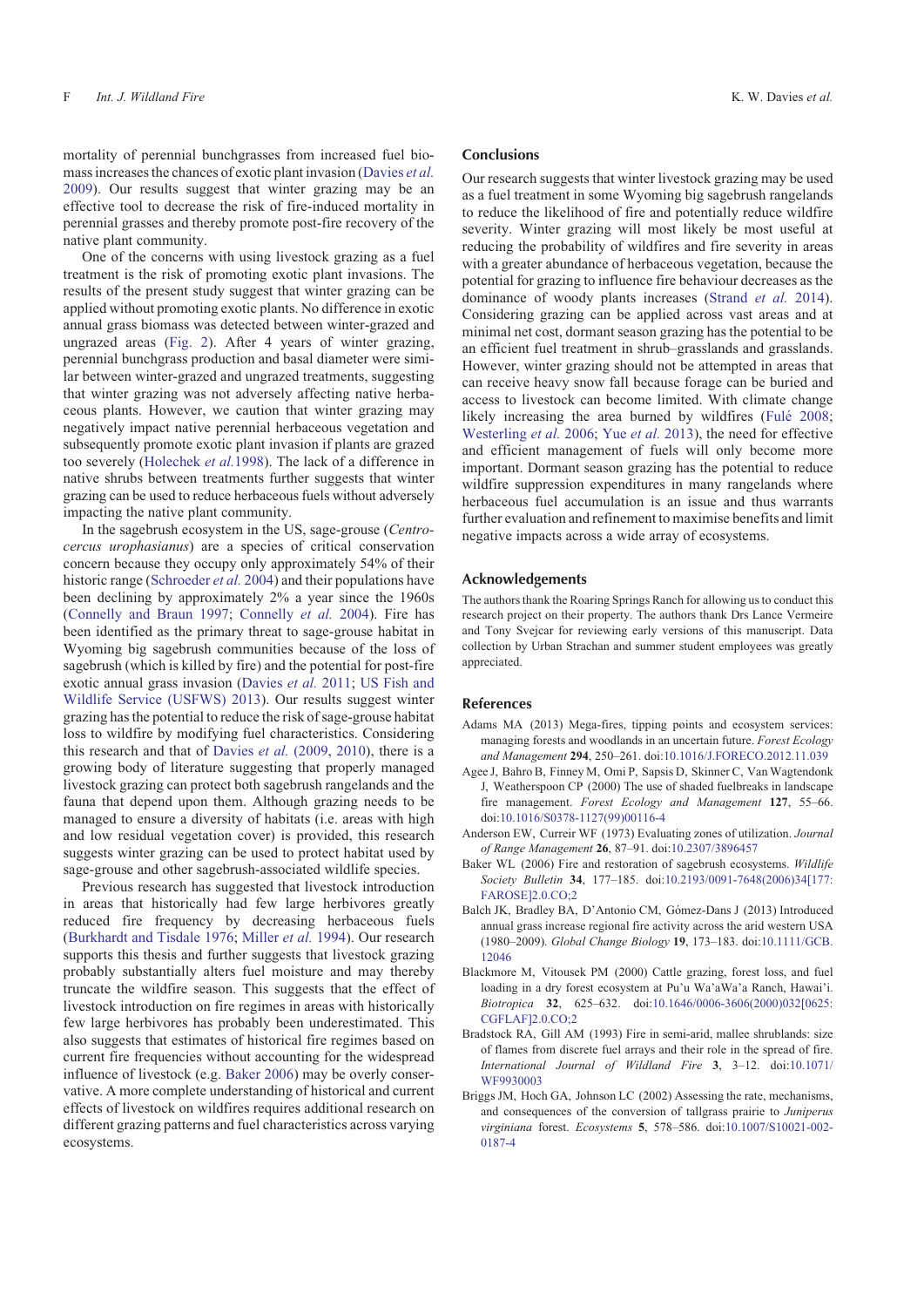- <span id="page-6-0"></span>Britton CM, McPherson GR, Sneva FA (1990) Effects of burning and clipping on five bunchgrasses in eastern Oregon. *The Great Basin*
- *Naturalist* **50**, 577–583. Burkhardt JW, Tisdale EW (1976) Causes of juniper invasion in southwestern Idaho. *Ecology* **57**, 472–484. doi:[10.2307/1936432](http://dx.doi.org/10.2307/1936432)
- Byram BM (1959) Combustion of forest fuels. In 'Forest fire: control and use'. (Ed. KP Davis.) pp. 61–89. (McCraw Hill: New York.)
- Calkin DE, Gebert KM, Jones JG, Neilson RP (2005) Forest service large fire area burned and suppression expenditure trends, 1970–2002. *Journal of Forestry* **103**, 179–183.
- Canfield RH (1941) Application of the line interception methods in sampling range vegetation. *Journal of Forestry* **39**, 388–394.
- Chambers JC, Roundy BA, Blank RR, Meyer SE, Whittaker A (2007) What makes Great Basin sagebrush ecosystems invasible by *Bromus tectorum? Ecological Monographs* **77**, 117–145. doi:[10.1890/05-1991](http://dx.doi.org/10.1890/05-1991)
- Cheney NP, Gould JS, Catchpole WR (1998) Prediction of fire spread in grasslands. *International Journal of Wildland Fire* **8**, 1–13. doi:[10.1071/](http://dx.doi.org/10.1071/WF9980001) [WF9980001](http://dx.doi.org/10.1071/WF9980001)
- Chuvieco E, Aguado I, Dimitrakopoulos AP (2004) Conversion of fuel moisture content values to ignition potential for integrated fire danger assessment. *Canadian Journal of Forest Research* **34**, 2284–2293. doi[:10.1139/X04-101](http://dx.doi.org/10.1139/X04-101)
- Chuvieco E, González I, Verdú F, Aguado I, Yebra M (2009) Prediction of fire occurrence from live fuel moisture content measurements in a Mediterranean ecosystem. *International Journal of Wildland Fire* **18**, 430–441. doi[:10.1071/WF08020](http://dx.doi.org/10.1071/WF08020)
- Chuvieco E, Aguado I, Jurdao S, Pettinari ML, Yebra M, Salas J, Hantson S, de la Riva J, Ibarr P, Rodrigues M, Echeverría M, Azqueta D, Román MV, Bastarrika A, Martínez S, Recondo C, Zapico E, Martínez FJ (2014) Integrating geospatial information into fire risk assessments. *International Journal of Wildland Fire* **23**, 606–619. doi:[10.1071/](http://dx.doi.org/10.1071/WF12052) [WF12052](http://dx.doi.org/10.1071/WF12052)
- Connelly JW, Braun CE (1997) Long-term changes in sage grouse *Centrocercus urophasianus* populations in western North America. *Wildlife Biology* **3**, 229–234.
- Connelly JW, Knick ST, Schroeder MA, Stiver SJ (2004) 'Conservation assessment of greater sage-grouse and sagebrush habitats.' Western Association of Fish and Wildlife Agencies. U.S. Government Documents, Paper 73 (Utah Regional Depository). Available at: [http://](http://digitalcommons.usu.edu/govdocs/73) [digitalcommons.usu.edu/govdocs/73](http://digitalcommons.usu.edu/govdocs/73) [Verified 5 September 2013.
- Coppock DL, Swift DM, Ellis JE (1986) Seasonal nutritional characteristics of livestock diets in a nomadic pastoral ecosystem. *Journal of Applied Ecology* **23**, 585–595. doi[:10.2307/2404038](http://dx.doi.org/10.2307/2404038)
- D'Antonio CM, Vitousek PM (1992) Biological invasions by exotic grasses, the grass/fire cycle, and global change. *Annual Review of Ecology and Systematics* **23**, 63–87.
- Daubenmire R (1940) Plant succession due to overgrazing in the *Agropyron* bunchgrass prairie of southeastern Washington. *Ecology* **21**, 55–64. doi[:10.2307/1930618](http://dx.doi.org/10.2307/1930618)
- Daubenmire R (1970) 'Steppe vegetation of Washington.' Washington Agricultural Experiment Station Technical Bulletin 62. (Washington Agricultural Experiment Station: Pullman, WA.)
- Daugherty PJ, Snider GB (2003) Ecological and market economics. In 'Ecological restoration of ponderosa pine forests'. (Ed. P Friederici.) pp. 58–69. (Island Press: Washington, DC.)
- Davies KW (2008) Medusahead dispersal and establishment in sagebrush steppe plant communities. *Rangeland Ecology and Management* **61**, 110–115. doi[:10.2111/07-041R2.1](http://dx.doi.org/10.2111/07-041R2.1)
- Davies KW, Nafus AM (2013) Exotic annual grass invasion alters fuel amounts, continuity and moisture content. *International Journal of Wildland Fire* **22**, 353–358. doi[:10.1071/WF11161](http://dx.doi.org/10.1071/WF11161)
- Davies KW, Svejcar TJ, Bates JD (2009) Interaction of historical and nonhistorical disturbances maintains native plant communities. *Ecological Applications* **19**, 1536–1545. doi[:10.1890/09-0111.1](http://dx.doi.org/10.1890/09-0111.1)
- Davies KW, Bates JD, Svejcar TJ, Boyd CS (2010) Effects of long-term livestock grazing on fuel characteristics in rangelands: an example from the sagebrush steppe. *Rangeland Ecology and Management* **63**, 662– 669. doi[:10.2111/REM-D-10-00006.1](http://dx.doi.org/10.2111/REM-D-10-00006.1)
- Davies KW, Boyd CS, Beck JL, Bates JD, Svejcar TJ, Gregg MA (2011) Saving the sagebrush sea: an ecosystem conservation plan for big sagebrush plant communities. *Biological Conservation* **144**, 2573–2584. doi[:10.1016/J.BIOCON.2011.07.016](http://dx.doi.org/10.1016/J.BIOCON.2011.07.016)
- Diamond JM, Call CA, Devoe N (2009) Effects of targeted cattle grazing on fire behavior of cheatgrass-dominated rangeland in the northern Great Basin, USA. *International Journal of Wildland Fire* **18**, 944–950. doi[:10.1071/WF08075](http://dx.doi.org/10.1071/WF08075)
- Flannigan MD, Wotton BM (1991) Lighting-ignited forest fires in northwest Ontario. *Canadian Journal of Forest Research* **21**, 277–287. doi[:10.1139/X91-035](http://dx.doi.org/10.1139/X91-035)
- Fried JS, Torn MS, Mills E (2004) The impact of climate change on wildfire severity: a regional forecast for northern California.*Climatic Change* **64**, 169–191. doi[:10.1023/B:CLIM.0000024667.89579.ED](http://dx.doi.org/10.1023/B:CLIM.0000024667.89579.ED)
- Fulé PZ (2008) Does it make sense to restore wildland fire in changing climate? *Restoration Ecology* **16**, 526–531. doi:[10.1111/J.1526-100X.](http://dx.doi.org/10.1111/J.1526-100X.2008.00489.X) [2008.00489.X](http://dx.doi.org/10.1111/J.1526-100X.2008.00489.X)
- Ganskopp D (2001) Manipulating cattle distribution with salt and water in large arid-land pastures: a GPS/GIS assessment. *Applied Animal Behaviour Science* **73**, 251–262. doi:[10.1016/S0168-1591\(01\)00148-4](http://dx.doi.org/10.1016/S0168-1591(01)00148-4)
- Ganskopp D, Bohnert D (2001) Nutritional dynamics of 7 northern Great Basin grasses. *Journal of Range Management* **54**, 640–647. doi:[10.2307/](http://dx.doi.org/10.2307/4003664) [4003664](http://dx.doi.org/10.2307/4003664)
- Gedalof Z, Peterson DL, Mantua NJ (2005) Atmospheric, climatic, and ecological controls on extreme wildfire years in the northwestern United States. *Ecological Applications* **15**, 154–174. doi[:10.1890/03-5116](http://dx.doi.org/10.1890/03-5116)
- Holechek JL, Pieper RD, Herbel CH (1998) 'Range management: principles and practices.' (Prentice-Hall: Upper Saddle River, NJ.)
- James JJ, Davies KW, Sheley RL, Aanderud ZT (2008) Linking nitrogen partitioning and species abundance to invasion resistance in the Great Basin. *Oecologia* **<sup>156</sup>**, 637–648. doi:[10.1007/S00442-008-1015-0](http://dx.doi.org/10.1007/S00442-008-1015-0)
- Knapp PA (1996) Cheatgrass (*Bromus tectorum* L.) dominance in the Great Basin Desert: history, persistence, and influences to human activities. *Global Environmental Change* **6**, 37–52. doi[:10.1016/0959-3780\(95\)](http://dx.doi.org/10.1016/0959-3780(95)00112-3) [00112-3](http://dx.doi.org/10.1016/0959-3780(95)00112-3)
- Krawchuk MA, Moritz MA, Parisien MA, Van Dorn J, Hayhoe K (2009) Global pryogeography: the current and future distribution of wildfire. *PLoS One* **4**, e5102. doi[:10.1371/JOURNAL.PONE.0005102](http://dx.doi.org/10.1371/JOURNAL.PONE.0005102)
- Littell RC, Milliken GA, Stroup WW, Wolfinger RD (1996) 'SAS system for mixed models.' (SAS Institute: Cary, NC.)
- Mack RN (1981) Invasion of *Bromus tectorum* L. into western North America: an ecological chronicle. *Agro-ecosystems* **7**, 145–165. doi[:10.1016/0304-3746\(81\)90027-5](http://dx.doi.org/10.1016/0304-3746(81)90027-5)
- Mack RN, Thompson JN (1982) Evolution in steppe with few large, hooved mammals. *American Naturalist* **119**, 757–773. doi:[10.1086/283953](http://dx.doi.org/10.1086/283953)
- Manzello SL, Cleary TG, Shields JR, Yang JC (2006) Ignition of mulch and grasses by firebrands in wildland–urban interface fires. *International Journal of Wildland Fire* **15**, 427–431. doi[:10.1071/WF06031](http://dx.doi.org/10.1071/WF06031)
- Mensing S, Livingston S, Barker P (2006) Long-term fire history in Great Basin sagebrush reconstructed from macroscopic charcoal in spring sediments, Newark Valley, Nevada. *Western North American Naturalist* **66**, 64–77. doi[:10.3398/1527-0904\(2006\)66\[64:LFHIGB\]2.0.CO;2](http://dx.doi.org/10.3398/1527-0904(2006)66[64:LFHIGB]2.0.CO;2)
- Miller RF, Svejcar TJ, West NE (1994) Implications of livestock grazing in the Intermountain sagebrush region: plant composition. In 'Ecological implications of livestock herbivory in the west'. (Eds M Vavra, WA Laycock, RD Pieper.) pp. 101–146. (Society for Range Management: Denver, CO.)
- Moghaddas JJ, Craggs L (2007) A fuel treatment reduces fire severity and increases suppression efficiency in a mixed conifer forest. *International Journal of Wildland Fire* **16**, 673–678. doi[:10.1071/WF06066](http://dx.doi.org/10.1071/WF06066)